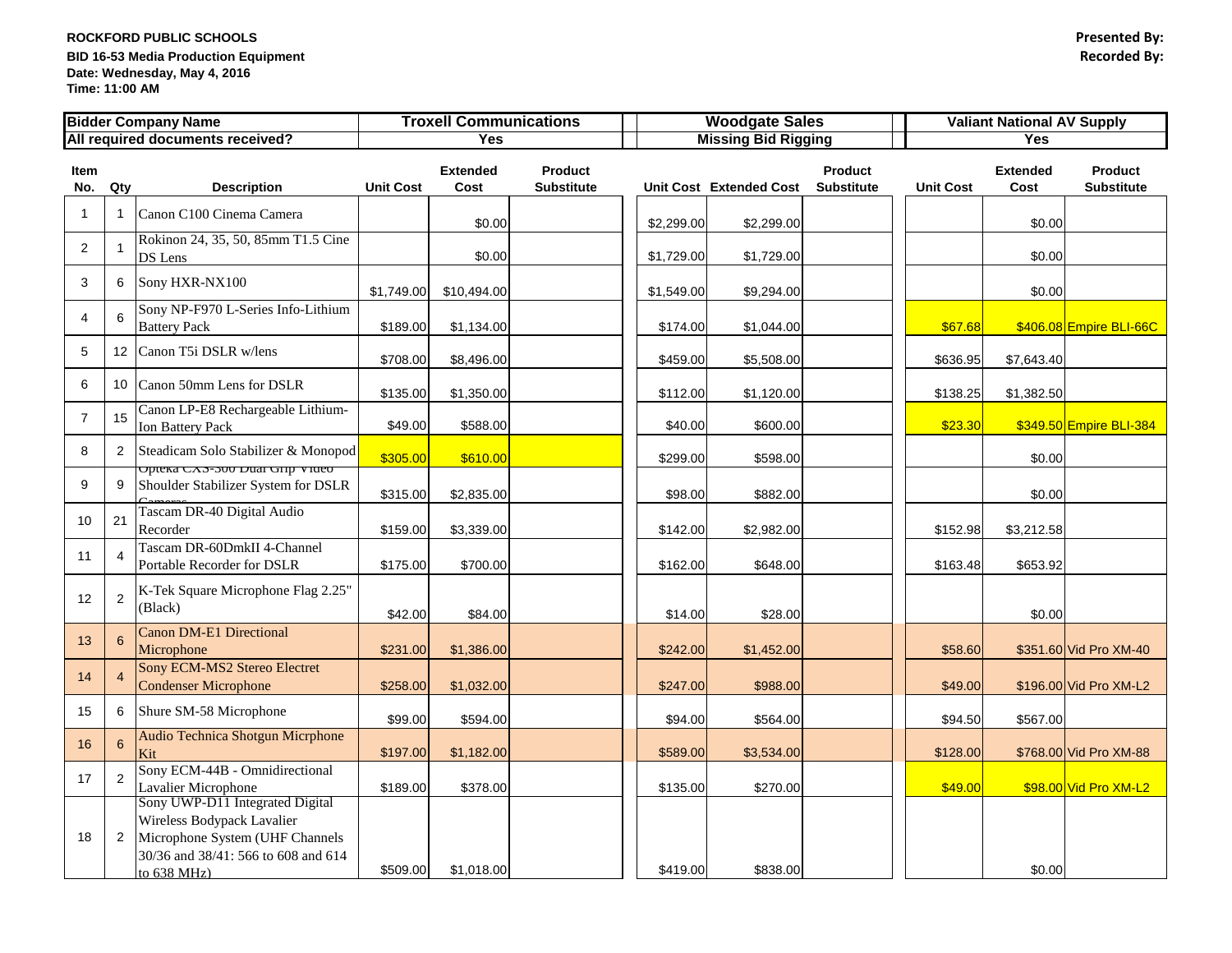## **ROCKFORD PUBLIC SCHOOLS Presented By: BID 16-53 Media Production Equipment Recorded By: Date: Wednesday, May 4, 2016 Time: 11:00 AM**

|             |                | <b>Bidder Company Name</b>                                                                                                 | <b>Troxell Communications</b> |                         |                                     | <b>Woodgate Sales</b>      |                                |                                     | <b>Valiant National AV Supply</b> |                         |                                     |
|-------------|----------------|----------------------------------------------------------------------------------------------------------------------------|-------------------------------|-------------------------|-------------------------------------|----------------------------|--------------------------------|-------------------------------------|-----------------------------------|-------------------------|-------------------------------------|
|             |                | All required documents received?                                                                                           | <b>Yes</b>                    |                         |                                     | <b>Missing Bid Rigging</b> |                                |                                     | <b>Yes</b>                        |                         |                                     |
| Item<br>No. | Qty            | <b>Description</b>                                                                                                         | <b>Unit Cost</b>              | <b>Extended</b><br>Cost | <b>Product</b><br><b>Substitute</b> |                            | <b>Unit Cost Extended Cost</b> | <b>Product</b><br><b>Substitute</b> | <b>Unit Cost</b>                  | <b>Extended</b><br>Cost | <b>Product</b><br><b>Substitute</b> |
| 19          |                | Sony UWP-D11 Integrated Digital<br>Wireless Bodypack Lavalier<br>Microphone System (UHF Channels<br>14/25: 470 to 542 MHz) | \$509.00                      | \$509.00                |                                     | \$419.00                   | \$419.00                       |                                     |                                   | \$0.00                  |                                     |
| 20          |                | 52 Lacie 500GB Portable Hard Drive                                                                                         | \$73.00                       | \$3,796.00              |                                     | \$72.00                    | \$3,744.00                     |                                     | \$55.40                           |                         | Seagate<br>\$2,880.80 STEA1000400   |
| 21          | 44             | SanDisk 32GB Ultra UHS-I SDHC<br>Memory Card (Class 10)                                                                    | \$16.00                       | \$704.00                |                                     | \$12.00                    | \$528.00                       |                                     | \$9.02                            |                         | Transcend<br>\$396.88 TS32GSDHC10   |
| 22          |                | Genaray LED-7100T 312 LED<br>Variable-Color On-Camera Light                                                                |                               | \$0.00                  |                                     | \$188.00                   | \$1,316.00                     |                                     | \$166.00                          |                         | \$1,162.00 Vid Pro LED-312          |
| 23          |                | ikan IB508-v2 Bi-Color LED 3-Light<br>Studio Kit                                                                           | \$1,389.00                    | \$1,389.00              |                                     | \$1,279.00                 | \$1,279.00                     |                                     | \$1,049.00                        | \$1,049.00 604 Kit      | Vid Pro 3-LED-                      |
| 24          | $\overline{2}$ | Elvid 9 x 11" Acrylic Dry Erase<br>Production Slate with Soft Case Kit                                                     |                               | \$0.00                  |                                     | \$49.00                    | \$98.00                        |                                     |                                   | \$0.00                  |                                     |
| 25          | 2              | KRK Rokit 5 G3 - 50W 5" Two-Way<br>Active Studio Monitor (Single, Black)                                                   | \$115.00                      | \$230.00                |                                     | \$129.00                   | \$258.00                       |                                     |                                   | \$0.00                  |                                     |
| 26          | $\overline{2}$ | Magnus PV-7451M Tripod                                                                                                     |                               | \$0.00                  |                                     | \$88.00                    | \$176.00                       |                                     | \$43.73                           |                         | \$87.46 Vid Pro TT-2000             |
| 27          | 12             | Canon EOS Shoulder Bag 100ES                                                                                               | \$24.00                       | \$288.00                |                                     | \$24.00                    | \$288.00                       |                                     | \$23.73                           |                         | \$284.76 Vid Pro TL-60              |